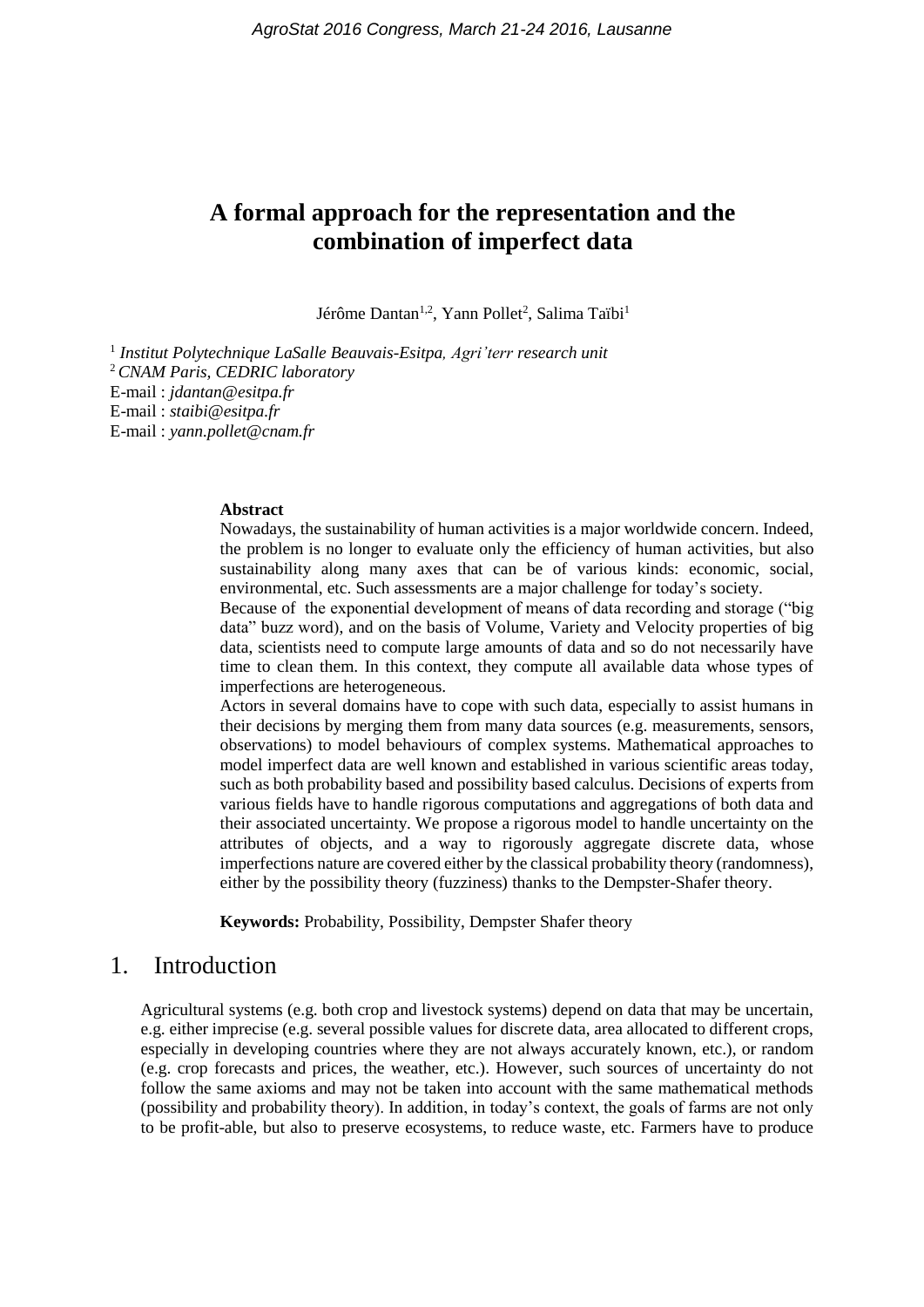better, to both contribute to sustainable development and optimize farms resources and costs, while limiting the impact of their agricultural activities on the environment.

That's why the field of decision support in agricultural information systems is promising; its potential contributions are going to deeply impact the future. Decision support tools aim to assist the experts of agriculture in their decisions on specific issues such as what crops or how much input should be used, etc. For this, the stakeholders of the agriculture domain have to cope with increasing amounts of information, to solve issues from basic production evaluations to complex sustainability indicators. Data experts have to manage data that are based on both heterogeneous and increasing sources and formats (such as agricultural field samples, production cost and income, soil heavy metal rates, etc), e.g. (1) data from international research programs collected by research / consulting companies such as INRA<sup>1</sup>, FAO<sup>2</sup>, chambers of agriculture, GIS data, etc. and (2) data from multiple sensors, intelligent soil analyzing augers, GPS coordinates linked with weight measurements of crops at harvest, milking robots, all in real time.

Our approach integrates the knowledge we have about imprecise data in addition to data suitable for classical statistics analysis. Indeed, the first one focuses on the concept of membership and the second one focuses on distributional differences. We propose a uniform formal model able to deal with uncertain data, and to combine them. This article includes the following sections: (2) a state of the art, (3) the presentation of our approach, (4) an example that illustrates our approach and (5) our conclusions and a brief opening to our future work.

# 2. State of the art

Nowadays the scientific problems require reflect uncertainty characteristics, including incompleteness and inaccuracy of information. In this section, we present the mathematical modeling approaches and handling of imperfect information relating to possibility theory and probability theory. Finally, we introduce a way for mixing heterogeneous quantities.

# **2.1 Probability theory**

For a long time, uncertainty modelling remained addressed by the probability theory, which is the mathematical study of phenomena characterized by randomness and uncertainty. The probability of membership is measured by the accumulation of the most favourable case, i.e. the probability of an event disjunction is equal to the sum of the occurrence probabilities of these events. Probability distributions characterize random phenomena: they either describe probabilities of each event of a discrete random variable, or probabilities that the continuous random variables belong to an arbitrary interval. Statistics are to collect, process, interpret and present sets of empirical data. From probability distributions the natural variability of phenomena can be modelled, e.g. the concentration of soil pollution, crops over several years, etc.). However, this approach is little suitable for total ignorance representation, and objective interpretations of probabilities, assigned to such events remain difficult when handled knowledge are no longer linked to random and repeatable phenomena (Dubois D., Prade H., 1988). As against, it is possible to model uncertainty thanks to the possibility theory.

<sup>1</sup> French National Institute of Agronomic Research

<sup>2</sup> Food and Agriculture Organization of the United Nations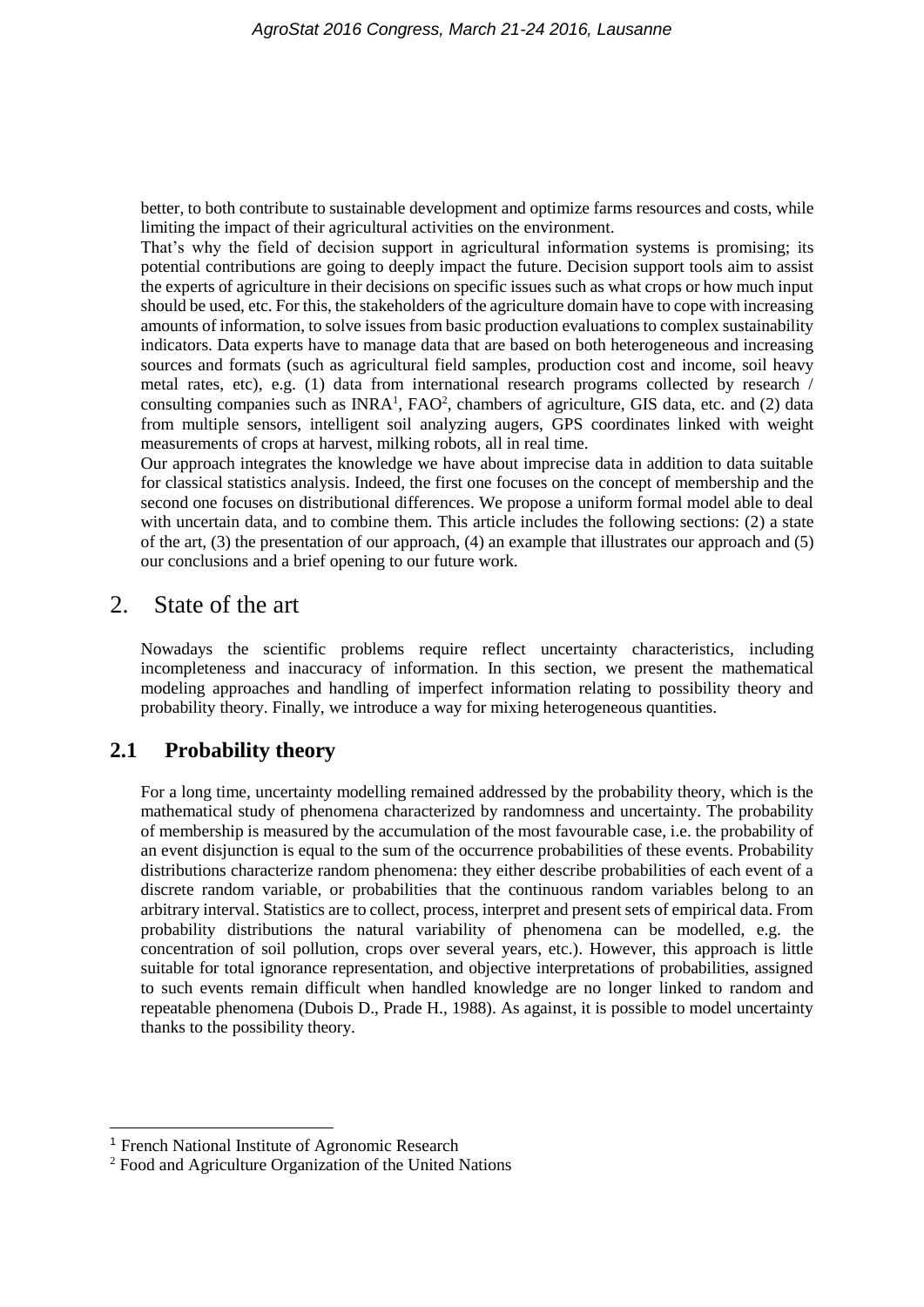#### **2.2 Possibility theory**

The possibility theory (Dubois D., Prade H., 1988), (Zadeh L.A., 1978) removes the strong probability additive constraint and associates the events of  $\Omega$  to a possibility measure denoted  $\Pi$ and a necessity measure denoted N, that are both applications from  $\Omega$  to [0,1], respectively satisfying:  $\Pi(A \cup B) = \max(\Pi(A), \Pi(B))$  and  $N(A \cap B) = \min(N(A), N(B))$ . This approach also allows representing imprecision using notions of fuzzy sets and distributions of possibilities.

### **2.2 Dempster-Shafer theory**

The Dempster-Shafer theory is usually related to neither a probability model nor a possibility model. But, in some particular cases, the belief or plausibility deduced from the bbm (basic belief masses) may follow either a probability distribution or a possibility distribution, as stated in the following theorems (Gacôgne L., 1997):

Theorem 1: the focal elements are totally ordered by inclusion iff Bel and Pl are respectively a measure of necessity and possibility.

Nota bene: A possibility distribution is not a belief distribution because the sum of Π is generally NOT 1. Possibility distributions need to be converted into bbm distributions in this way: if fuzzy intervals  $I_1, I_2, \ldots, I_i, \ldots, I_n$  are discrete, there is a simple relationship between the masses  $m_1, ..., m_i, ..., m_n$  and alpha-cuts  $\alpha_1 \geq ... \geq \alpha_i \geq ... \geq \alpha_n$  (with  $\alpha_1 = 1$ ):

 $m_1 = \alpha_1 - \alpha_2$ ;  $m_2 = \alpha_2 - \alpha_3$ ; …;  $m_i = \alpha_i - \alpha_{i+1}$ ; …;  $m_n = \alpha_n$ 

Theorem 2: a belief on a finite set is a probability iff the focal elements are singletons.

In this case, P is a probability, i.e. an application from  $\Omega$  to [0; 1], satisfying P( $\Omega$ ) = 1 and  $P(U_i A_i) = \sum_i P(A_i)$  where  $\{A_i\}_{i \in \{1,...,n\}}$  are a finite family of disjoint events of  $\Omega$ , and  $P(A) = 1 P(\overline{A})$ .

# 3. Approach

The provided approach provides a formalism for both representing and manipulating rigorously quantities which may have a finite number of possible or probable values with their interdependencies.

Let  $\Omega$  be a universe, with both a possibility measure  $\pi$  and a probability measure P, each having a finite number of values. These values may belong either to a division ring K (e.g. ℝ) or a semigroup G (i.e. a set with an associative internal composition law).

#### **3.1 Possibilistic and probabilistic bases**

Let E be a vector space over K, infinite but countable dimension.  $B<sub>I</sub>$  are B and  $B<sup>J</sup>$  two base sets with:

- $B<sub>I</sub> = {X<sub>I,i</sub>$ ;  $i = 1, ...}$  (I fixed), we call bases Possibilists.
- $\bullet$   $B^{J} = \{X^{J,j}$ ;  $j = 1, ...\}$  (J fixed), which we call probabilistic bases.

We define an internal product on vectors:  $Z = X.Y$ , that check the following properties:

- $\bullet$   $X.X = X$  (idempotency)
- $\bullet$   $X.0 = 0_v$ , where  $0_v$  is the null vector (absorbing element)
- $\bullet$  i<sub>1</sub>  $\neq$  i<sub>2</sub> implies  $X_{\text{I, i1}}$ .  $X_{\text{I, i2}} = 0_{\text{v}}$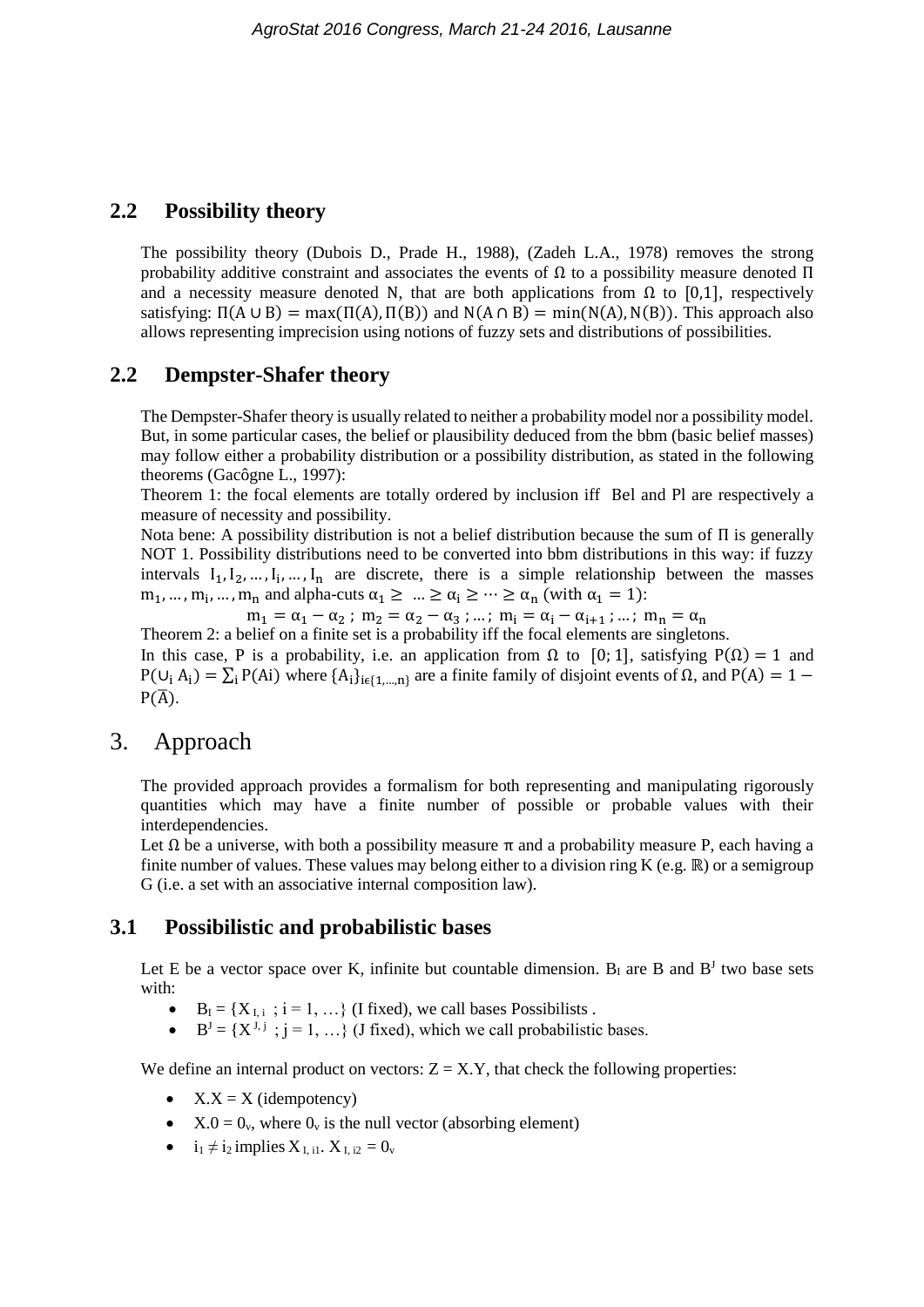- $j_1 \neq j_2$  implies  $X^{I, i1}$ .  $X^{I, i2} = 0$
- $X_{\text{II, ii}}$ ,  $X_{\text{I2, i2}} \neq 0$ <sub>v</sub>
- $X_{I1, i1}$ .  $X^{I2, i2} \neq 0$
- $X^{I1, i1}$ ,  $X^{I2, i2} \neq 0$

We call  $D_p(G)$  the set generated by the probability vector defined above.  $D_p(G)$  is the finite set of probability values on G defined on  $Ω$ .

We call  $D_{\pi}(G)$  the set generated by the possibilistic vectors defined above.  $D_{\pi}(G)$  is the finite set of values Possibilists on G defined on Ω.

#### **3.2 Discrete possibilistic and probabilistic quantities**

In (Dantan et al., 2015), we defined the canonical form of a purely possibilistic  $D_{\pi}(G)$  a is the following expression:  $a = \sum_{i=1}^{n} a_i/\alpha_i$ .  $X_{I,i}$ , with  $a_i$  are the possible values of a,  $\alpha_i$  are the possibilities, associated to each value  $a_i$  (one of which at least is equal to 1) and  $X_{I,i}$  (I fixed) is the partition of the universe  $\Omega$  corresponding to values of quantity a.

The canonical form of a purely probabilistic  $D_p(G)$  (Dantan et al., 2015) b is the following expression:  $b = \sum_{i=1}^{n} b_i / \beta_i$ . X<sup>J,i</sup>, with  $b_i$  are the probable values of b,  $\beta_i$  are the probabilities, associated to each value bj (the sum of  $\beta_i$  is equal to 1) and  $X^{J,i}$  (J fixed) is the partition of the universe  $\Omega$  corresponding to values of quantity b.

#### **3.3 Combination of possibility and probability distributions**

In this section, we present a particular Dempster-Shafer interpretation of combining probabilistic and possibilistic quantites as defined previously. We define the two internal compositions laws + and \* on mixed operands:

$$
a + b = \sum_{i=1}^{n_1} \sum_{j=1}^{n_2} (a_i + b_j) / ((\alpha_i. X_{I,i}).(\beta_j. X^{J,j}))
$$
  

$$
a * b = \sum_{i=1}^{n_1} \sum_{j=1}^{n_2} (a_i * b_j) / ((\alpha_i. X_{I,i}).(\beta_j. X^{J,j}))
$$

We define  $\varphi$ , as:  $||(\alpha_{1,i} \cdot X_{1,i}) \cdot (\beta_{2,j} \cdot X^{2,j})|| = \varphi(\alpha_{1,i}, \beta_{2,i}) \cdot X_{1,i} \cdot X^{2,j}$ .  $\varphi$  is a given interpretation of "mixed" possible and probable values. For each computation  $/$  combination of quantities from E,  $\varphi$  $(\alpha_{1,i}, \beta_{2,i})$  values are updated, from  $X_{i1}.X_{i2}...X_{in}$  axes on the one hand and  $X^{j1}.X^{j2}...X^{jm}$  on the other.

By hypothesis, one can select the interpretation  $\varphi$  ( $\alpha_{1,i}$ ,  $\beta_{2,i}$ ) =  $\alpha_{1,i}$ .  $\beta_{2,i}$ , which is equivalent to consider the possibility as a bound of a probability measure and redefine on that basis, i.e. overload the independence between a possible value and a probable value.

Remark: there may be another composition of  $\alpha_{1,i}$ ,  $\beta_{2,i}$ , which would be another interpretation of mixing possible and probable values. Indeed, the cross terms  $(\alpha_{1,i}, X_{1,i})$ .  $(\beta_{2,i} X^{2,j})$  are assessed at the end of computations.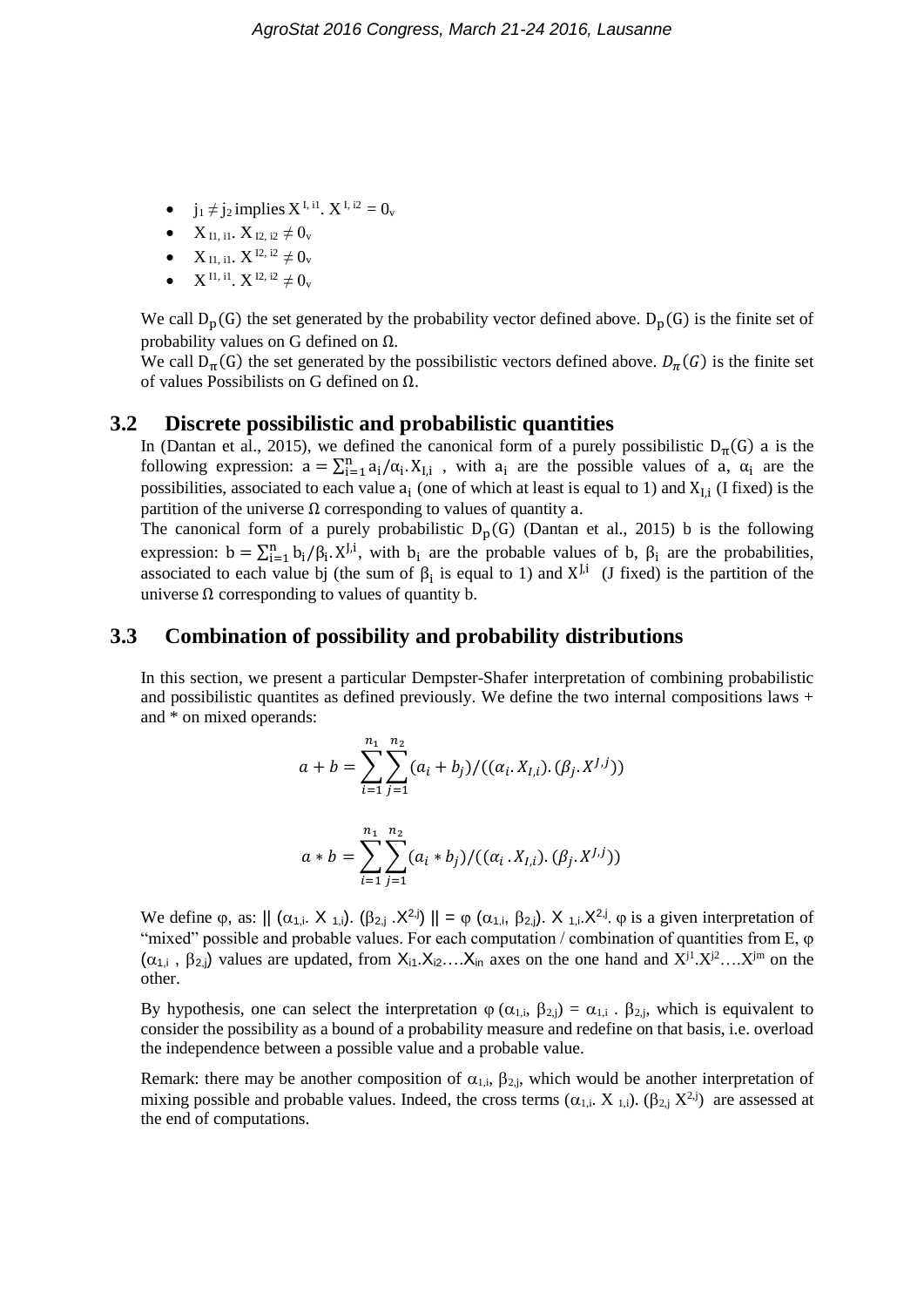The couple  $(\Pi, P)$  is associated with a Dempster-Shafer Measure (DSM) defined by the following focal elements (this is actually the orthogonal sum of  $\Pi$  and P considered as DSM):

D<sub>i,j</sub> = 
$$
a
$$
<sup>'</sup><sub>i</sub> X  $a_j$  where  $A$ <sup>'</sup><sub>t</sub> =  $U_{\kappa=1,\dots,\tau}$   $a_{\chi(\kappa)}$ 

Where  $\chi$  is a permutation on  $\{1, 2, ..., N\}$  such as sequence  $a_{\chi(1)}, ..., a_{\chi(N)}$  is decreasing (but not necessary strictly decreasing), with the associated focal masses:

$$
m_M\left(D_{i,\,j}\right)=q_i\ .\ p_j
$$

Where  $q_i$  is defined by:

- $q_N = \pi_{\gamma(N)}$
- q  $_i = \pi_{\chi(i)}$   $\pi_{\chi(i-1)}$  with N > i ≥ 1 (positive or null because the sequence is increasing)

Permutation  $\gamma$  is not necessarily unique (if multiple values are as much possible) so, in fact, we define a family of DSM which immediately lead to the same plausibility values and credibility for any subset. It is therefore possible to consider that the defined DSM is one of those equivalent measures (which is representative of the equivalence class "gives the same values"). This DSM, defined as the Dempster-Shafer measure product of  $\Pi$  and P, is denoted:

$$
M=\Pi P .
$$

Intuitively, the definition of  $M = \Pi$ . P corresponds to the hypothesis that knowledge respectively expressed by  $\Pi$  and P are independent. This hypothesis is formulated as follows:

Definition: let  $\Pi$  be a distribution of possibility, and P a distribution of probability.  $\Pi$  and P are called independent iff:

 $\forall A \neq \emptyset$ ,  $\forall B \neq \emptyset$ ,  $A \cap B \neq \emptyset$  and Plausibility( $A \cap B$ ) =  $\Pi$  (A). P(B)

Indeed,  $\Pi$  (A) defines the upper bound of a probability interval. This is equivalent to saying that it is true for the corresponding focal elements of  $\Pi$ . It is immediate that this assumption leads to compute new weights associated with M as products of  $\Pi$ . P.

## 4. Use case

Let  $\alpha$  and b be respectively a probabilistic and a possibilistic numbers.

- $a = 2$  (probability 0.7) or 3 (probability 0.3)
- $\bullet$  b = 1 (possibility 1) or 2 (possibility 0.5)

a and b are expressed by:

$$
a = 2/0.7 + 3/0.3
$$
  

$$
b = 1/1 + 2/0.5
$$

By applying theorem 1, we may convert the possibilistic distribution b to a bbm distribution, which implies:  $m({1}) = 0.5$ ;  $m({1,2}) = 0.5$ 

$$
a = 2/0.7. X^{1,1} + 3/0.3. X^{1,2}
$$
  

$$
a = 1/1. X^{J,1} + 2/0.5. X^{J,2}
$$

The general case is expressed as follows:

 $a + b = 3/0.7$ .  $X^{1,1}$ .  $1$ .  $X^{3,1}$  + 4/0.7.  $X^{1,2}$ .  $0.5$ .  $X^{3,1}$  + 4/0.3.  $X^{1,1}$ .  $1$ .  $X^{3,2}$  + 5/0.3.  $X^{1,2}$ . 0.5.  $X^{3,2}$